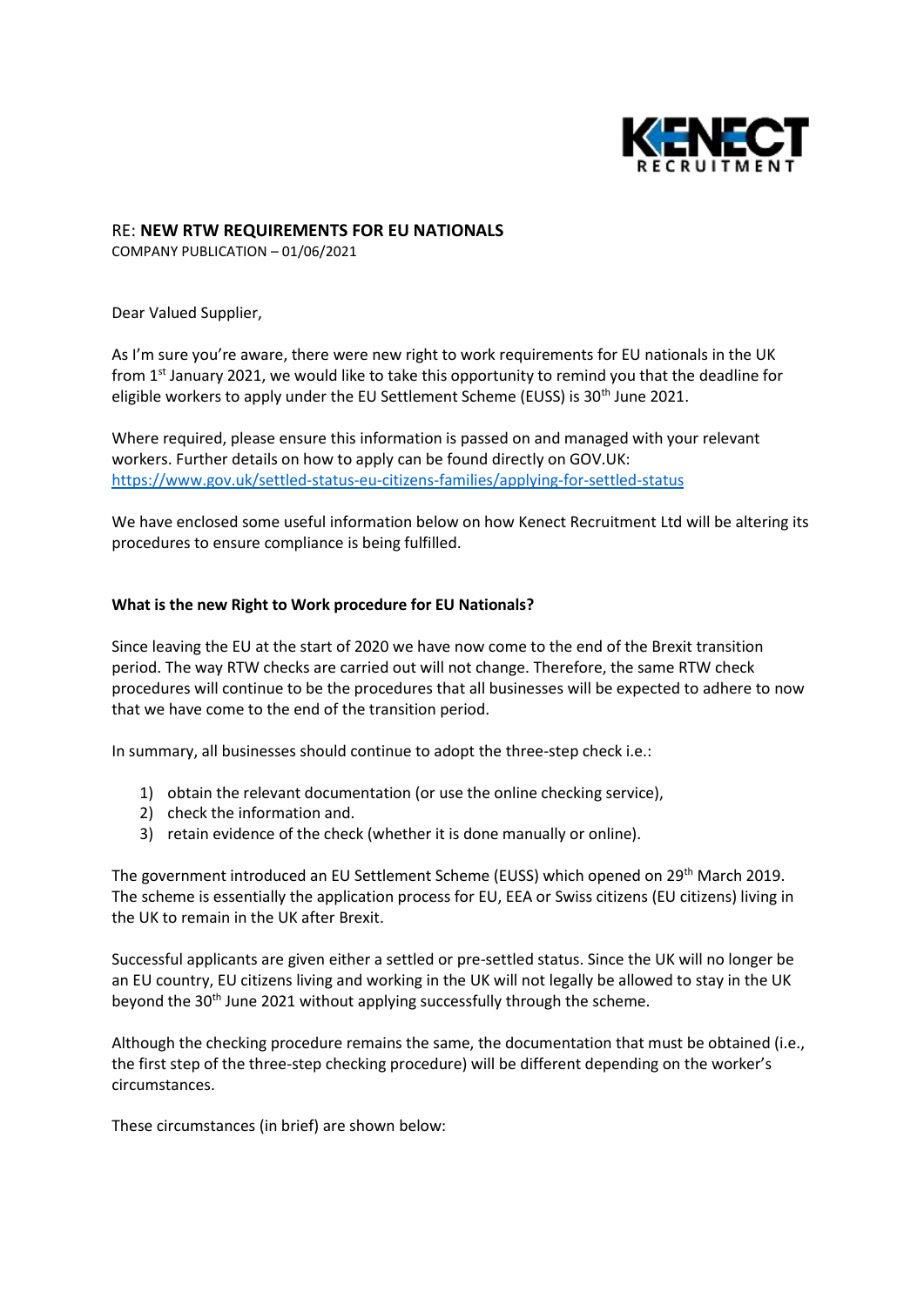#### **Until 31st December 2020**

In accordance with List A of the employer's guide to RTW checks produced by the Home Office, the passport or National Identity Card of any national of an EEA country or Switzerland were acceptable documents to establish a continuous statutory excuse.

These were the documents all businesses obtained for the purposes of undertaking the RTW check (including biometric residence permits or anyone who has been issued a settled or pre-settled status under the EUSS which can be confirmed via the online checking service).

# **EEA & Swiss nationals that came to the UK before 1st January 2021**

Any EEA and Swiss national who came to the UK before 1st January 2021 will be eligible for the EUSS and will have until 30th June 2021 to make an application under the scheme.

As a transitional measure, businesses can continue to undertake RTW checks in the normal way, i.e., check passports and national identity cards (or use the online checking services) until 30th June 2021.

However, when you register a new EU National, you should now start to ask for their EUSS documents in addition to the normal RTW documentation. It is very important that you do not discriminate against any person who has not yet applied to the scheme as they have until 30 June 2021 to do so.

In this scenario, you must use your interviewing and referencing protocols to establish that they were in the UK prior to 1 January 2021 and log a follow up action to obtain the EUSS paperwork prior to 30 June 2021.

# **EEA & Swiss nationals entering the UK from 1 January 2021**

EEA and Swiss nationals entering the UK after 1st January 2021 will not be able to apply for settled or pre-settled status under EUSS. From 1st January 2021, they will need to apply and qualify for entry to stay in the UK under the new immigration system (i.e., the Point-Based System). To that end, EU citizens will require a visa to be able to work in the UK under the new immigration system and businesses will, therefore, need to see evidence of the EEA or Swiss national's visa and passport/identity card as part of the RTW checks.

Part of the Point-Based System requires the individual to be sponsored by the employer they are planning to work for. As things stand, a recruitment business supplying labour to an end hirer will not be eligible to be a sponsor.

We therefore do not currently envisage working with this scenario, but should you register an EU National with a Visa and have a query as to their eligibility to work then please check with the online checking service or you're relevant Kenect Recruitment contact.

Irish citizens will [continue to prove their right to work in the UK a](https://www.gov.uk/government/publications/common-travel-area-guidance)s they do now regardless of when they enter the UK.